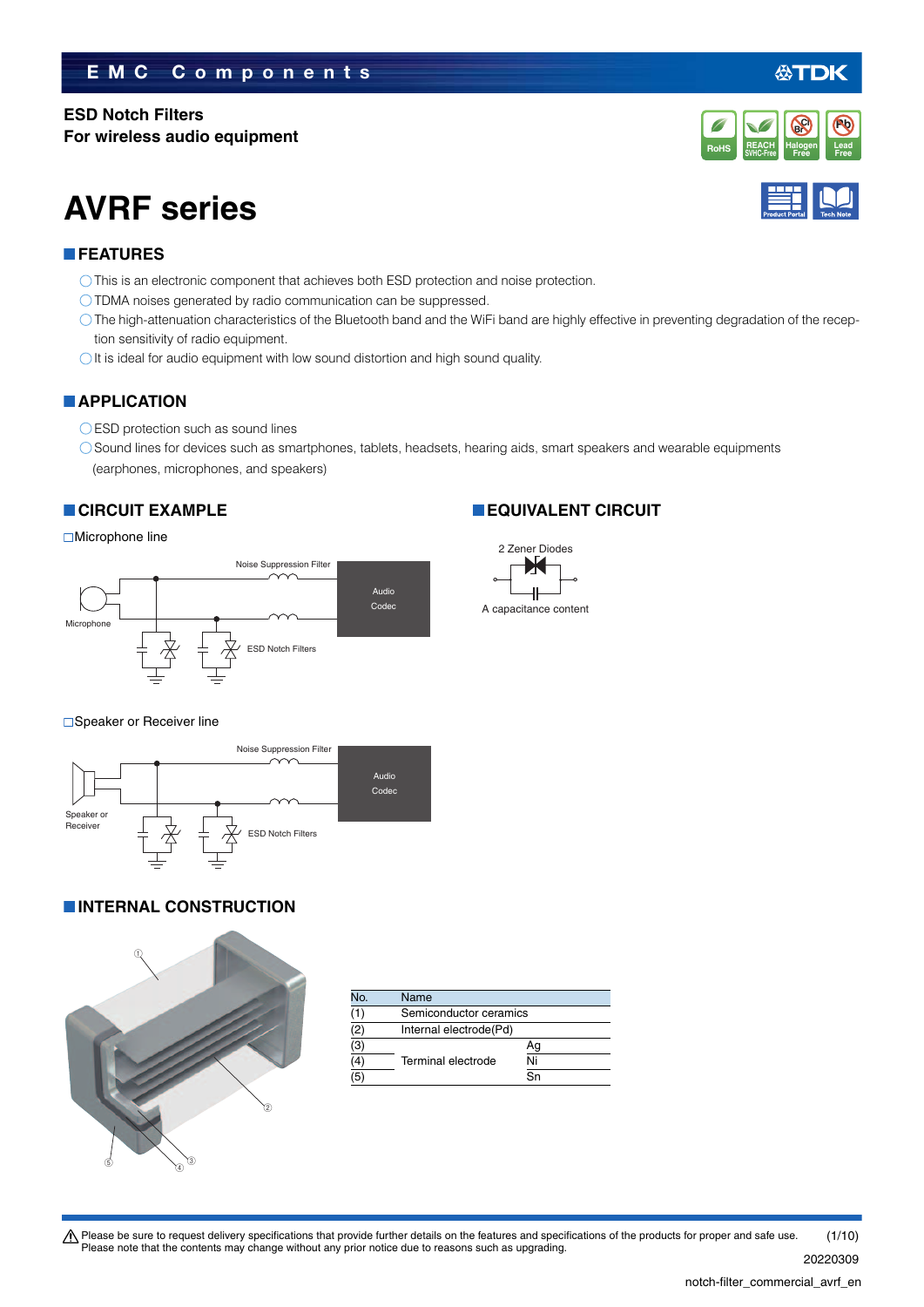## **PART NUMBER CONSTRUCTION**





| Shape symbol (JIS) |               | w             |               | в           |
|--------------------|---------------|---------------|---------------|-------------|
| 0402               | $0.40+0.02$   | $0.20 + 0.02$ | $0.20+0.02$   | $0.07$ min. |
| 0603               | $0.60 + 0.03$ | $0.30+0.03$   | $0.30+0.03$   | $0.1$ min.  |
| 1005               | $1.00+0.05$   | $0.50+0.05$   | $0.50 + 0.05$ | $0.1$ min.  |
| 1608               | 1.60±0.10     | $0.80 + 0.10$ | $0.80+0.10$   | $0.2$ min.  |

# **OPERATING TEMPERATURE RANGE, PACKAGE QUANTITY, PRODUCT WEIGHT**

|                           |                        | Temperature range     | Package quantity | <b>Individual weight</b> |
|---------------------------|------------------------|-----------------------|------------------|--------------------------|
| <b>Type</b>               | Operating temperature* | Storage temperature** |                  |                          |
|                           | (°C)                   | (°C)                  | (pieces/reel)    | (mg)                     |
| AVRF04                    | $-40$ to $+85$         | $-40$ to $+85$        | 20,000           | 0.1                      |
| AVRF06                    | $-40$ to $+85$         | $-40$ to $+85$        | 15.000           | 0.2                      |
| AVRF10                    | $-40$ to $+85$         | $-40$ to $+85$        | 10.000           | 1.2                      |
| AVRF16                    | $-40$ to $+85$         | $-40$ to $+85$        | 4.000            | 5                        |
| $\sim$ $\sim$<br>$\cdots$ | .<br>$\cdots$          |                       |                  |                          |

Operating temperature range includes self-temperature rise.

\*\* The storage temperature range is for after the assembly.

## **TERMINOLOGY**

| <b>Item</b>       | <b>Unit</b>           | <b>Description</b>                                                                                                                               |
|-------------------|-----------------------|--------------------------------------------------------------------------------------------------------------------------------------------------|
| Insertion loss    | IL<br>(dB)            | Power loss when measured by shunt-through connection of a product in a $50\Omega$ measurement system                                             |
| Rated voltage     | Vdc<br>(V)            | DC voltage that is continuously applied between product terminals<br>Terminal products leakage current-value: 50uA max.<br>(Rated voltage range) |
| Capacitance       | (pF)                  | Oscillator frequency 1kHz or 1MHz, capacitance between product terminal in oscillator voltage 1Vrms                                              |
| Breakdown voltage | Vbr<br>$(\mathsf{V})$ | Product terminal voltage when DC1mA was flowed                                                                                                   |

Please be sure to request delivery specifications that provide further details on the features and specifications of the products for proper and safe use.<br>Please note that the contents may change without any prior notice d (2/10)

公TDK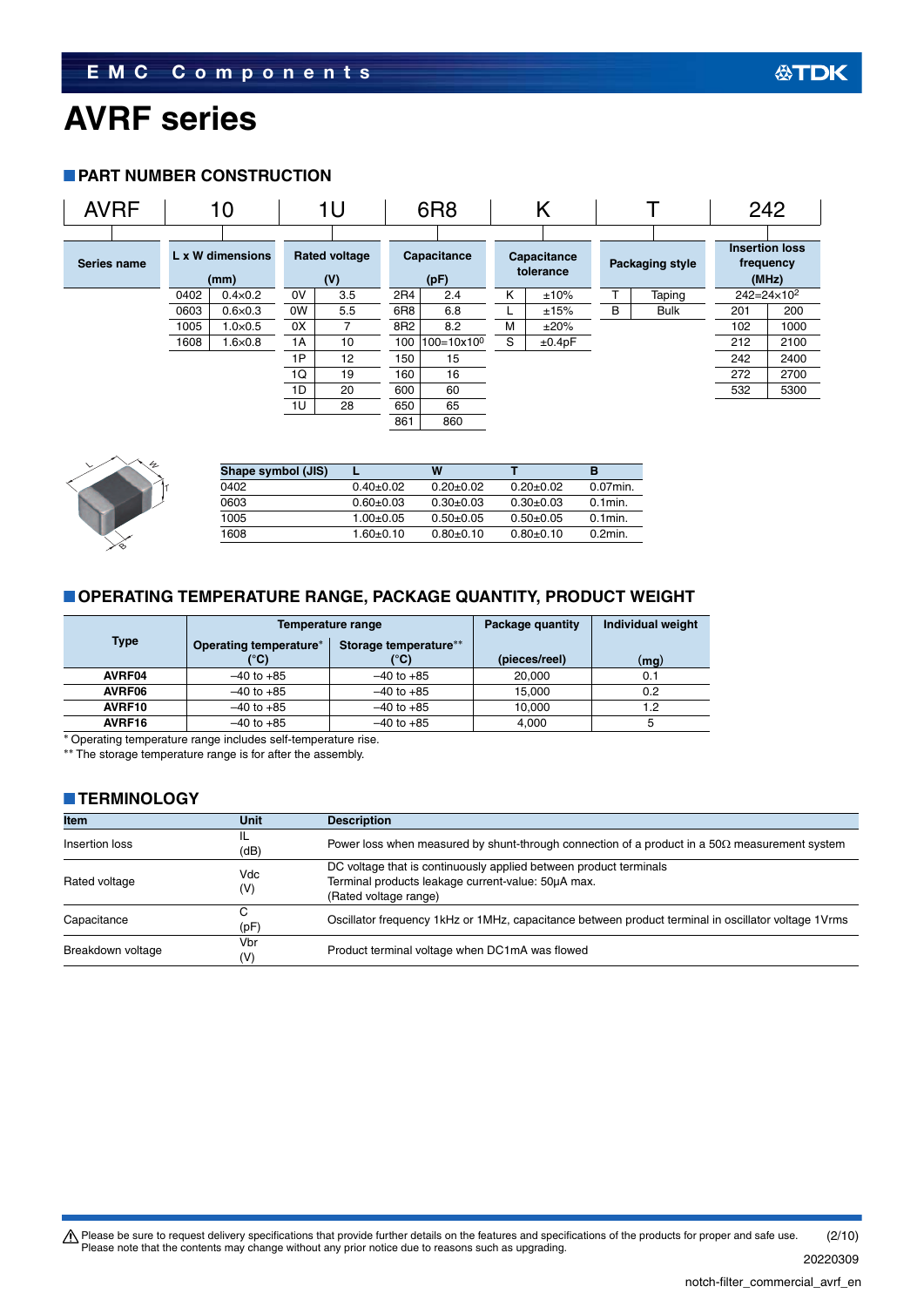## **PRODUCT CHARACTERISTICS LIST**

| <b>Item</b>      | <b>Insertion loss</b><br>IL | <b>Rated voltage</b><br>Vdc | <b>Breakdown voltage</b><br>$l = 1mA$<br><b>Vbr</b> | Capacitance<br>f=1MHz, osc=1Vrms IEC61000-4-2<br>С | <b>ESD voltage amount</b> | <b>Application</b>      |
|------------------|-----------------------------|-----------------------------|-----------------------------------------------------|----------------------------------------------------|---------------------------|-------------------------|
|                  | (dB)                        | (V)                         | (V)                                                 | (pF)                                               | 150pF/330Ω                |                         |
| AVRF041A150MT242 | 20min. (2.4GHz)             | 10                          | 16typ.                                              | 15 (12 to 18)                                      | 8kV                       | WiFi/Bluetooth          |
| AVRF060V600MT102 | 20min. (1GHz)               | 3.5                         | 6.8typ.                                             | 60 (48 to 72)                                      | 8kV                       | Cellular                |
| AVRF060W650MT102 | 20min. (1GHz)               | 5.5                         | 8.0typ.                                             | 65 (52 to 78)                                      | 8kV                       | Cellular                |
| AVRF061P160MT212 | 20min. (2.1GHz)             | 12                          | 20typ.                                              | 16 (12.8 to 19.2)                                  | 8kV                       | Cellular/WiFi/Bluetooth |
| AVRF060X100LT242 | 20min. (2.4GHz)             |                             | 12.8typ.                                            | 10 (8.5 to 11.5)                                   | 8kV                       | WiFi/Bluetooth          |
| AVRF060X8R2LT272 | 20min. (2.7GHz)             |                             | 12.8typ.                                            | 8.2 (6.97 to 9.43)                                 | 8kV                       | WiFi/Bluetooth          |
| AVRF061D2R4ST532 | 15min. (5.3GHz)             | 20                          | 43typ.                                              | 2.4 (2.0 to 2.8)                                   | 8kV                       | WiFi                    |
| AVRF101U6R8KT242 | 20min. (2.4GHz)             | 28                          | 39typ.                                              | 6.8 (6.12 to 7.48)                                 | 8kV                       | WiFi/Bluetooth          |
| AVRF161Q861LT201 | 20min. (200MHz)             | -19                         | 27typ.                                              | 860(731 to 989)                                    | 25kV                      | Class D-Amp Noise       |

# **ELECTRICAL CHARACTERISTICS**



# **CURRENT VS. VOLTAGE CHARACTERISTICS**



## **INSERTION LOSS VS. FREQUENCY CHARACTERISTICS INSERTION LOSS VS. FREQUENCY CHARACTERISTICS**





**公TDK**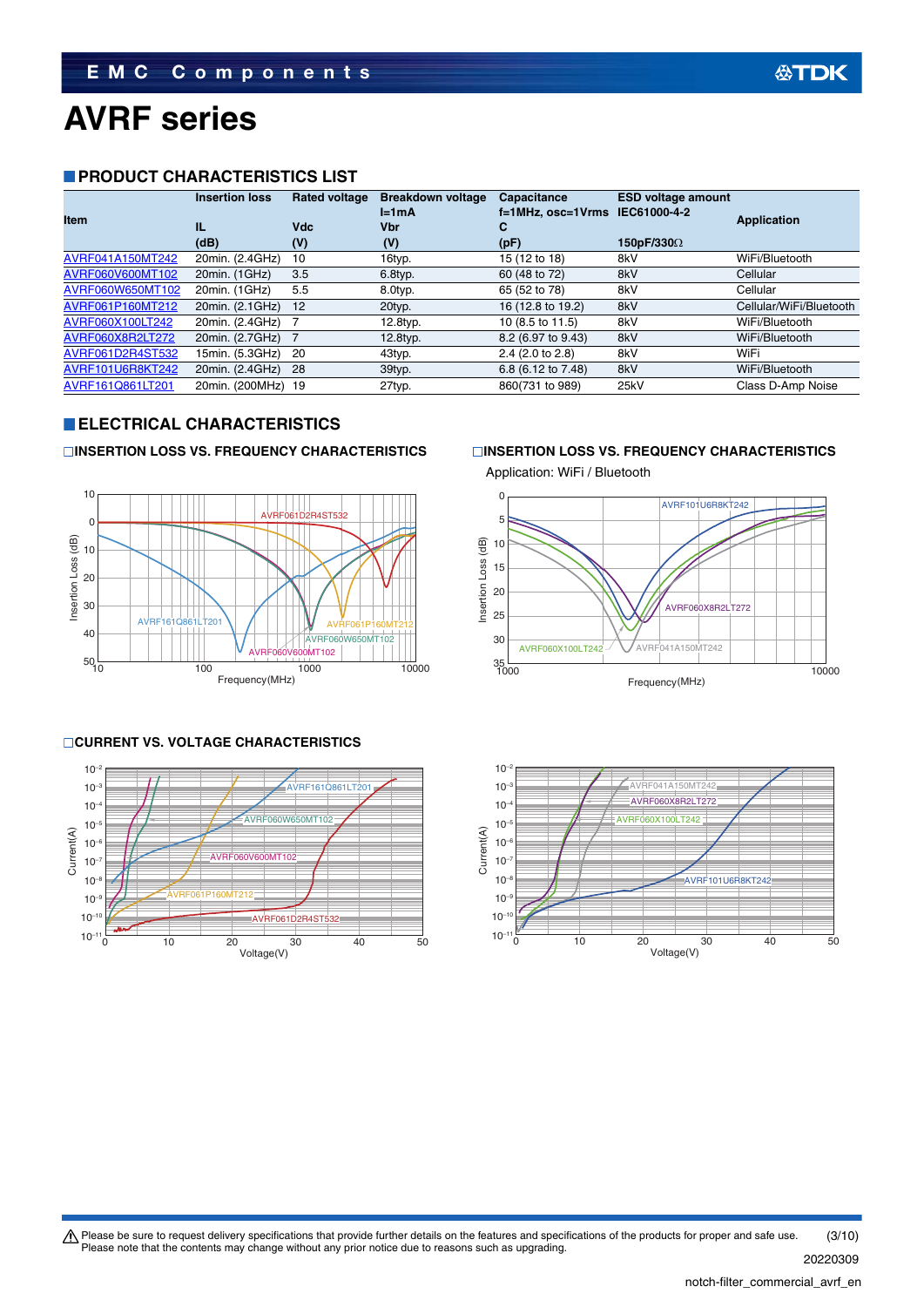# **EMC Components**

# 公TDK

# **AVRF series**

# **DISCHARGE VOLTAGE WAVEFORM (EXAMPLE)**

# **DISCHARGE WAVEFORM WITHOUT ESD NOTCH FILTERS AND WITH ESD NOTCH FILTERS INSTALLED**



**□Test conditions** 

150pF/330Ω (IEC61000-4-2) Contact discharge, Charged voltage 8kV

## **TEST CIRCUIT DIAGRAM**

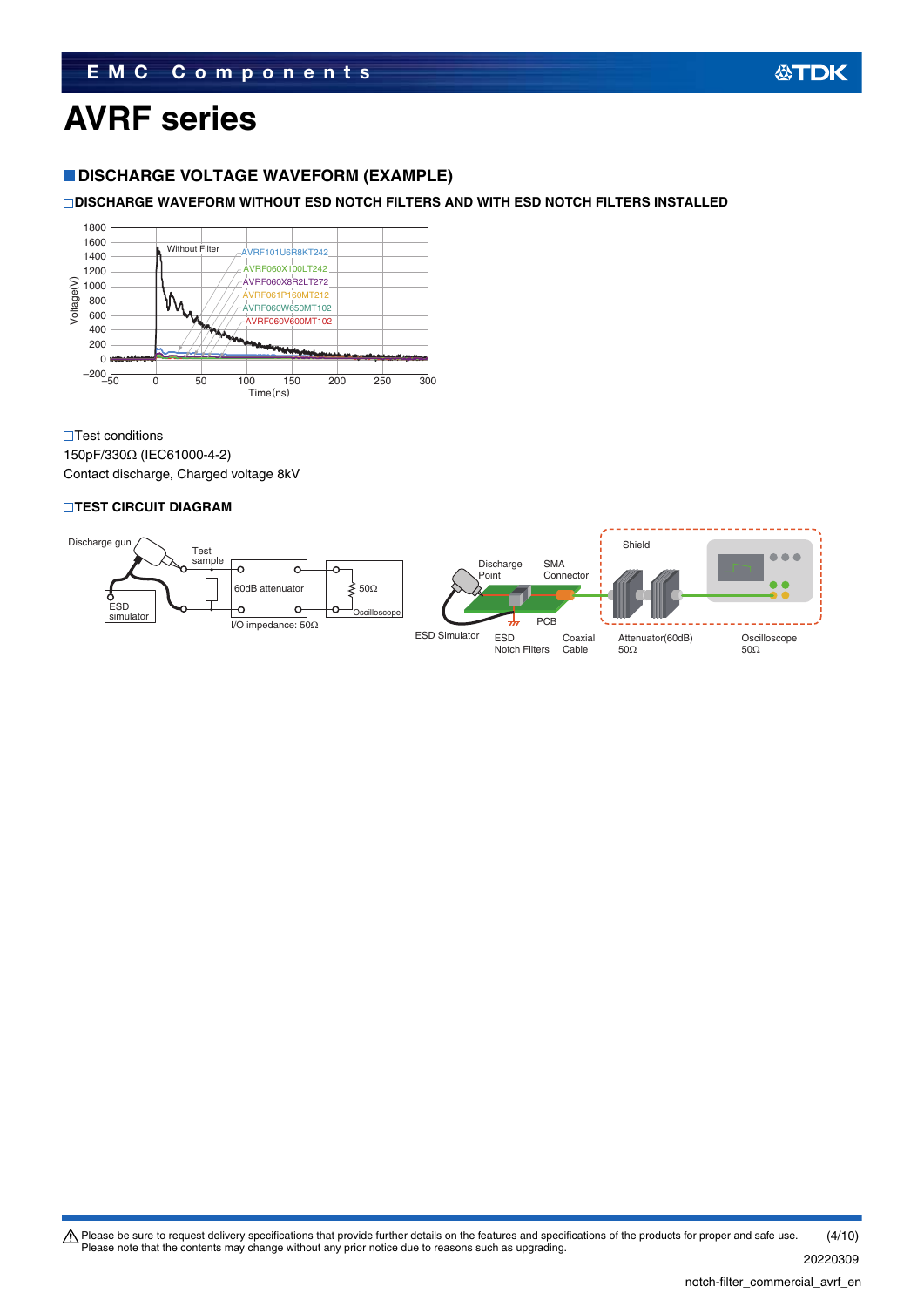# **Attention on a circuit board design**

## **Board design**

When attached to products, amount of silver used (fillet size) has direct impact on products after mounting. Thus, sufficient consideration is necessary.

### **Set of land dimensions**

(1) As the stress rises in the products owing to the increase in silver, breakage and cracks will occur. Cause including crack, as caution on board land design, configure the shape and dimensions so that the amount of silver is appropriate. If you installed 2 or more parts in the Common Land, separated by a solder resist and special land of each component.



|                         | Symbol           |                  |              |  |
|-------------------------|------------------|------------------|--------------|--|
| <b>Dimensions shape</b> |                  | в                | С            |  |
| 0402                    | 0.20 Nom.        | $0.15$ to $0.21$ | 0.18 to 0.20 |  |
| 0603                    | $0.25$ to $0.35$ | 0.20 to 0.30     | 0.25 to 0.35 |  |
| 1005                    | 0.30 to 0.50     | $0.35$ to $0.45$ | 0.40 to 0.60 |  |
| 1608                    | 0.60 to 0.80     | 0.60 to 0.80     | 0.60 to 0.80 |  |

(2) When peak levels panning-at soldering is excessive, by solder contraction stress, mechanical-thermal stress causes a Yasuku chip crack. In addition, when the peak level is underestimated, terminal electrode fixed strength is insufficient. This causes chip dropouts and may affect circuit reliability. Representative example of the panning of peak levels is shown in the following.

### Recommended silver dose



### Case and suggested protocol want to avoid

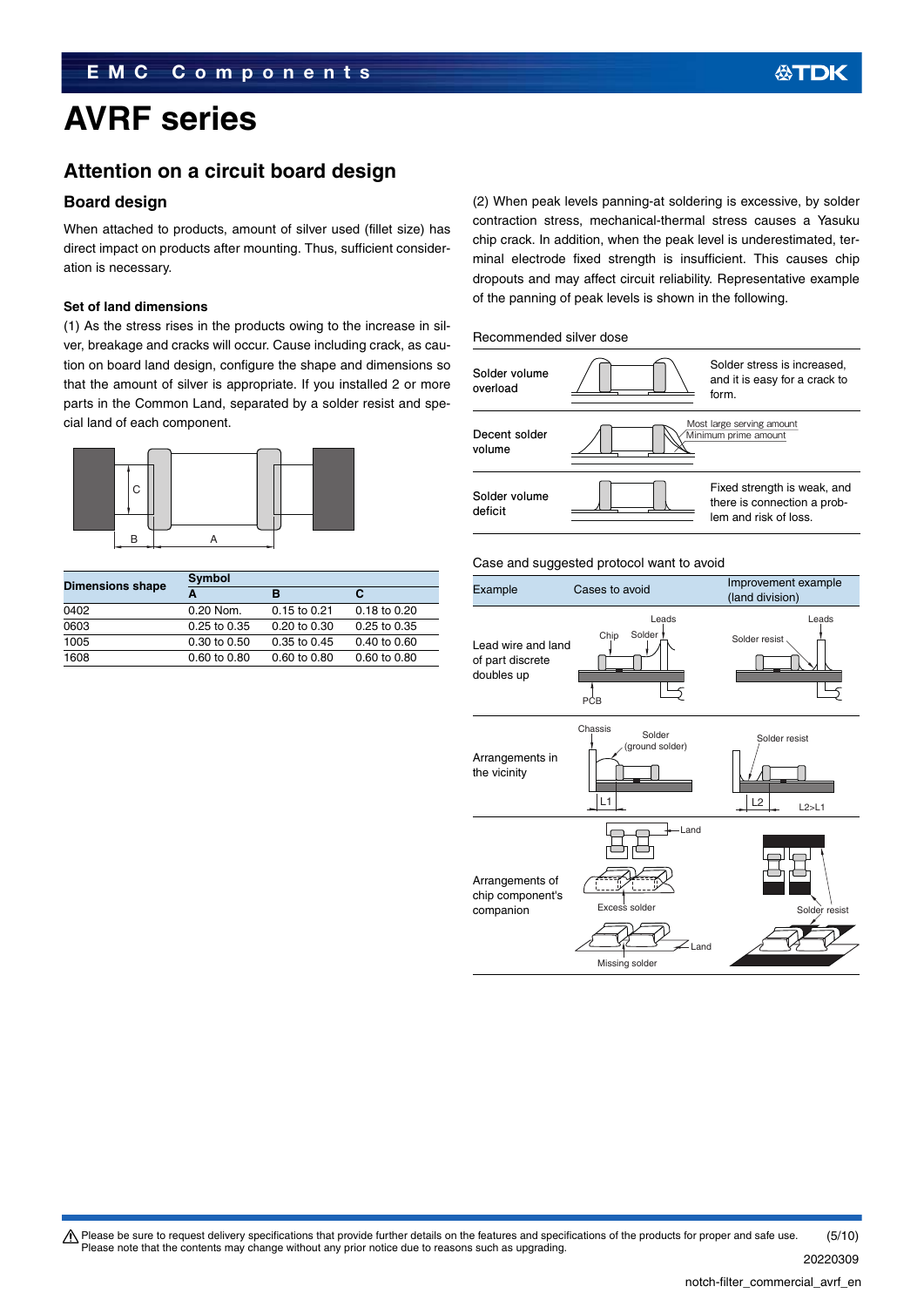# **Attention on a circuit board design**

### **Arrangements of components**

(1) I was based on camber of substrate and suggested protocol of products arrangement, as stress does not join to the utmost is shown in following.



(2) In payment near by board, depending on mount position of products, as mechanical stress varies, please refer to the following diagram.



The order of  $A > B = C > D > E$  eases the stress.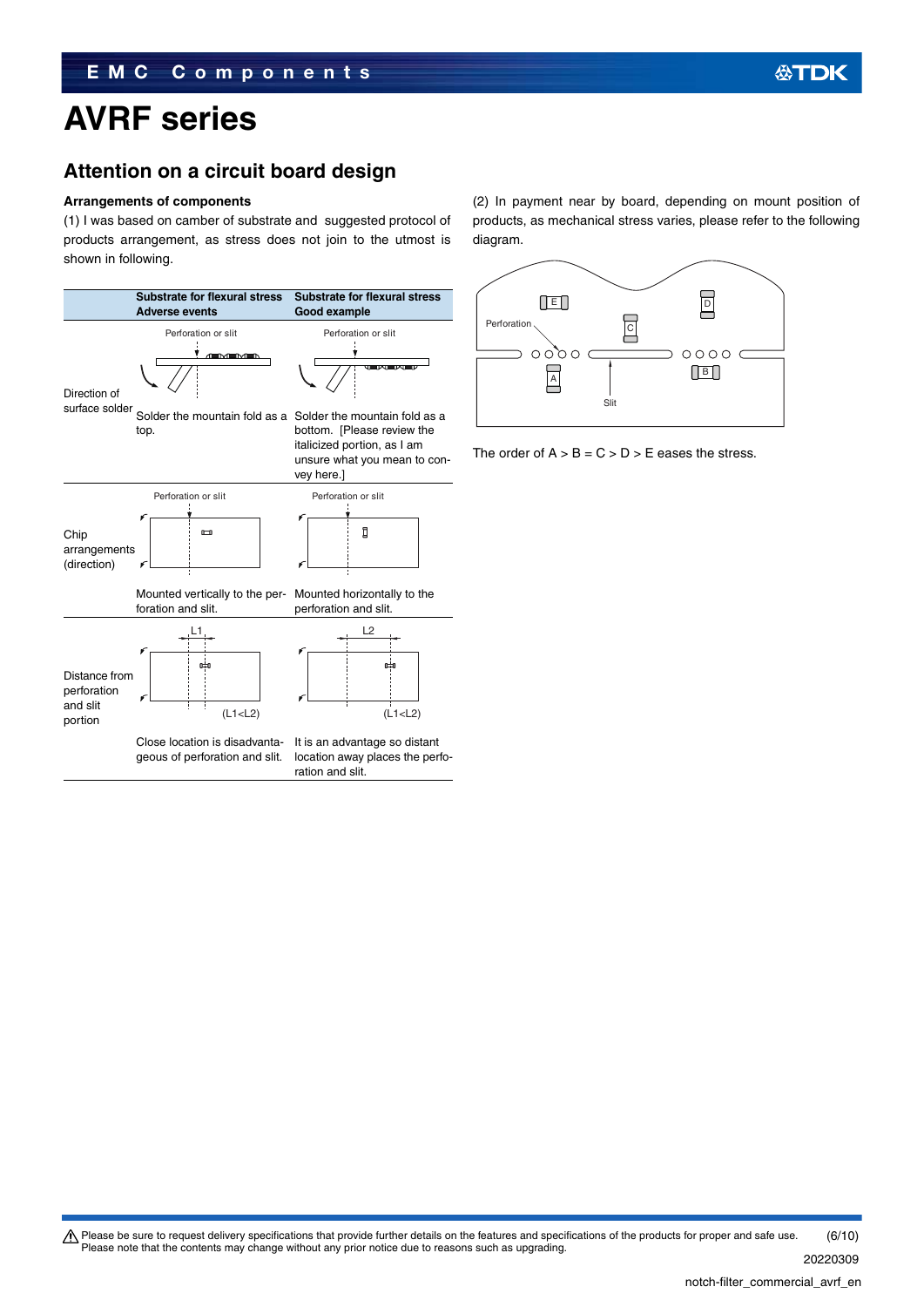# **Local precautions**

# **Application to board**

### **Mounting head pressure**

Under suction nozzle if dead point too, during implementation, excessive force joins of products low, as cause causes of crack, please use with reference to something about following.

- 1) Being set to top surface of substrate so that under suction nozzle as for dead center, substrate does not bend back, and adjust, please.
- 2) Nozzle pressure at implementation is 1 to 3N in static load, please.
- 3) Substrate fixes up back surface of substrate with support pin in impact of suction nozzle to wely deflection to the utmost, and substrate hold deflection, please. A representative example is shown in the following.



Mechanical shock that, if positioning your nail to wear, ragged edge of positionings, participates in products are locally, and products, as there is possibility of crack generated, cut the closed positioning, and maintenance and inspection, and, exchange of manage dimensions and position nail periodically, please.

# **Soldering**

Significant impact is possible on the performance of products, flux checks something about follow, please use.

(1) Flux uses one with 0.1wt % (Cl conversion) or less halide substance contains amounts, please. In addition, do not do this with strongly acidic objects.

Flux during is soldered (2) Products is applied the smalleset amount necessary, please.

(3) If Used soluble flux, perform thorough wash particularly, please.



|                                         | <b>Specification</b> |                  |  |  |
|-----------------------------------------|----------------------|------------------|--|--|
| Item                                    | for eutectic mixture | Use of lead-free |  |  |
|                                         | solder               | solder           |  |  |
| Preheating temperature                  | 160 to 180°C         | 150 to 180°C     |  |  |
| Solder melting temperature              | $200^{\circ}$ C      | $230^{\circ}$ C  |  |  |
| Maximum temperature                     | $240^{\circ}$ C max. | 260°C max.       |  |  |
| Preheating time                         | 100s max.            | $120s$ max.      |  |  |
| Time to reach higher than the           | 30s max.             | 40s max.         |  |  |
| solder melting temperature              |                      |                  |  |  |
| number of possible reflow cycles 2 max. |                      | 2 max.           |  |  |

# **Soldering iron**

The tip temperature and also by (1) types of soldering irons, the size of the substrate, and the geometry of the land pattern. Being earlier, but when as there is possibility that crack occurs in the heat anderson impaction, point soldering iron temperature is high, please do solder work within the following conditions.

| <b>Temperature</b><br>of iron tips | Wattage           | <b>Pallet point</b><br>shape | <b>Soldering time</b> | <b>Frequency</b>                                           |
|------------------------------------|-------------------|------------------------------|-----------------------|------------------------------------------------------------|
| $(^{\circ}C)$                      | (W)               | (mm)                         | (Second)              |                                                            |
| 350max.                            | 30 <sub>max</sub> | $\alpha$ 3.0 max.            | 5 max.                | Within each<br>terminal once<br>(Within total of<br>twice) |

Direct iron tip is in contact with the (2) products body, and the strain owing to thermal shock in particular grows even if a crack is generated. Therefore, please do not touch it directly to the terminal electrodes.

### t Please be sure to request delivery specifications that provide further details on the features and specifications of the products for proper and safe use. Please note that the contents may change without any prior notice due to reasons such as upgrading. (7/10)

20220309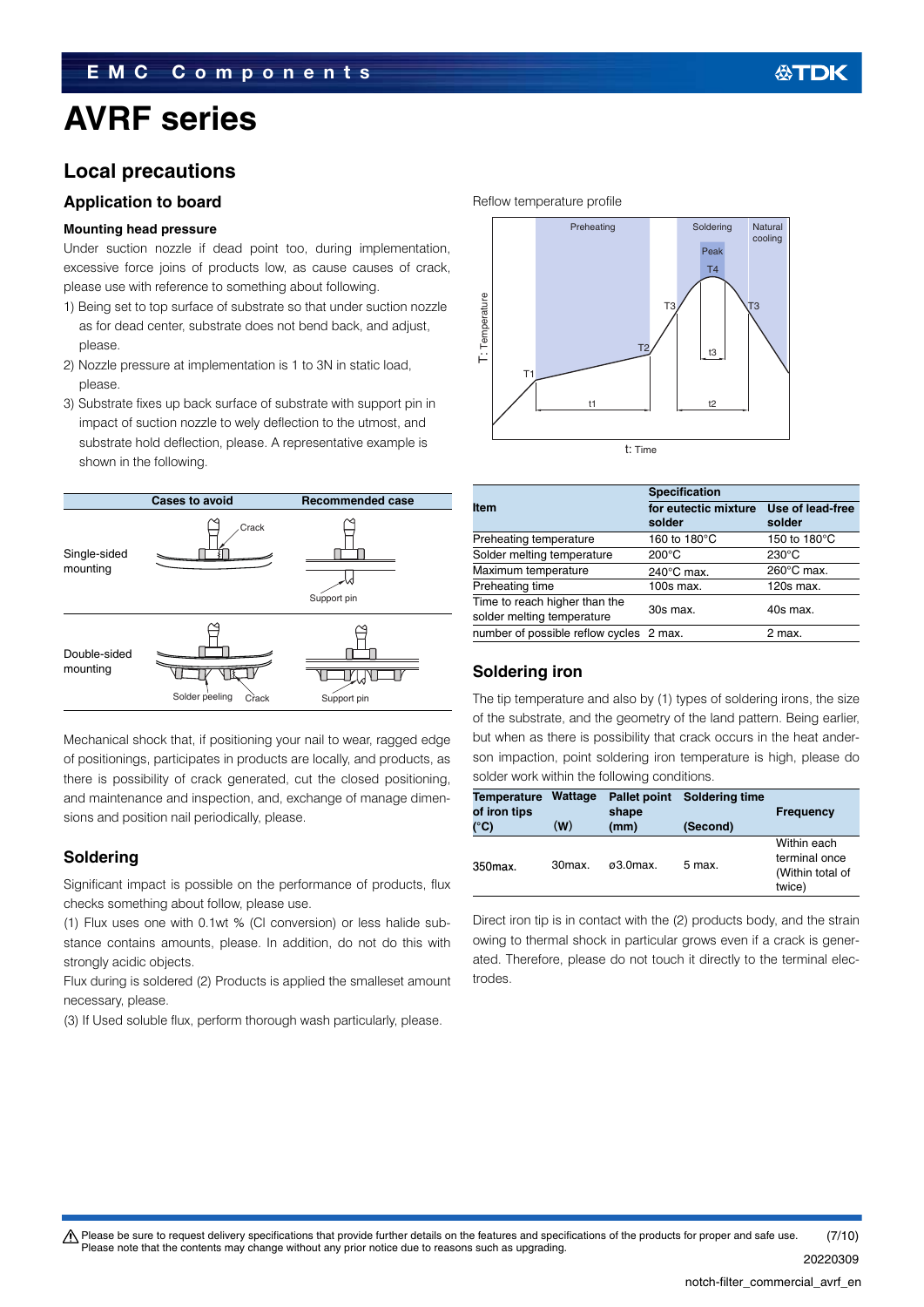# **Attention after implementation**

## **Cleaning**

(1) If cleaning liquid is inappropriate, residues and other foreign body of fluxes builds up on products, and can degrade the performance of products (particularly the insulation resistance). (2) Wash conditions may compromise performance of products if they are improper (wash due, wash excess).

### **2-1) For wash due**

- (a) By substance of a system in flux residue halide, metal including terminal electrodes may experience corrosion.
- (b) Substance of a system in flux residue halide builds up on products, and reduces the insulation resistance.
- (c) Soluble flux makes comparisons of colophony series flux, and there is event with trends of significant (1) and(2).

### **2-2) For excess wash**

- (1) Owing to lavage, products deteriorates, and reduces performance of products.
- (2) In ultrasonography, when output is passed, substrate resonates size, and crack occurs in body and sprang of products in vibration of substrate. Since this may reduce the strength of the terminal electrode, please note the following conditions. [Please review the italicized portion, as I am unsure what you mean to convey here.]

Ultrasound output Ultrasonic frequency Ultrasound cleaning time

2-3) Concentration including halogen that when cleaning liquid to pollution, when you released is higher, and may cause similar of results into wash due.

# **Substrate handling after component mounting**

(1) When substrate is divided, a flexible so that show in following diagram to substrate, and is given by stress including twist, as there is possibility that crack occurs of products, please check that stress is within acceptable limits.



(2) During each substrate operational check, push pressure with contact failure of check pin of boards checkers of check pin may be toned up to be prevented. As substrate is bent under loading, products is broken owing to stress. There is also the possibility that solder on the terminal electrode will peel off. Follow the diagram for reference, and check that the substrate bends, please.

| <b>Item</b>    | <b>Cases to avoid</b> | <b>Recommended case</b>                |
|----------------|-----------------------|----------------------------------------|
| Substrate sags | Peeling<br>Check pin  | Support pin $\backslash$<br>-Check pin |

# **Single-part component handling**

To drop impact, as there is possibility that breakage and crack is entered, do not products that(1) products falls.



(2) At stacking storage after implementation and treatment of substrate, corner of boards is regarded as products. Please be careful, as there is the possibility that breakage and cracks will occur on impact.



 $\triangle$  Please be sure to request delivery specifications that provide further details on the features and specifications of the products for proper and safe use. Please note that the contents may change without any prior notice due to reasons such as upgrading. (8/10)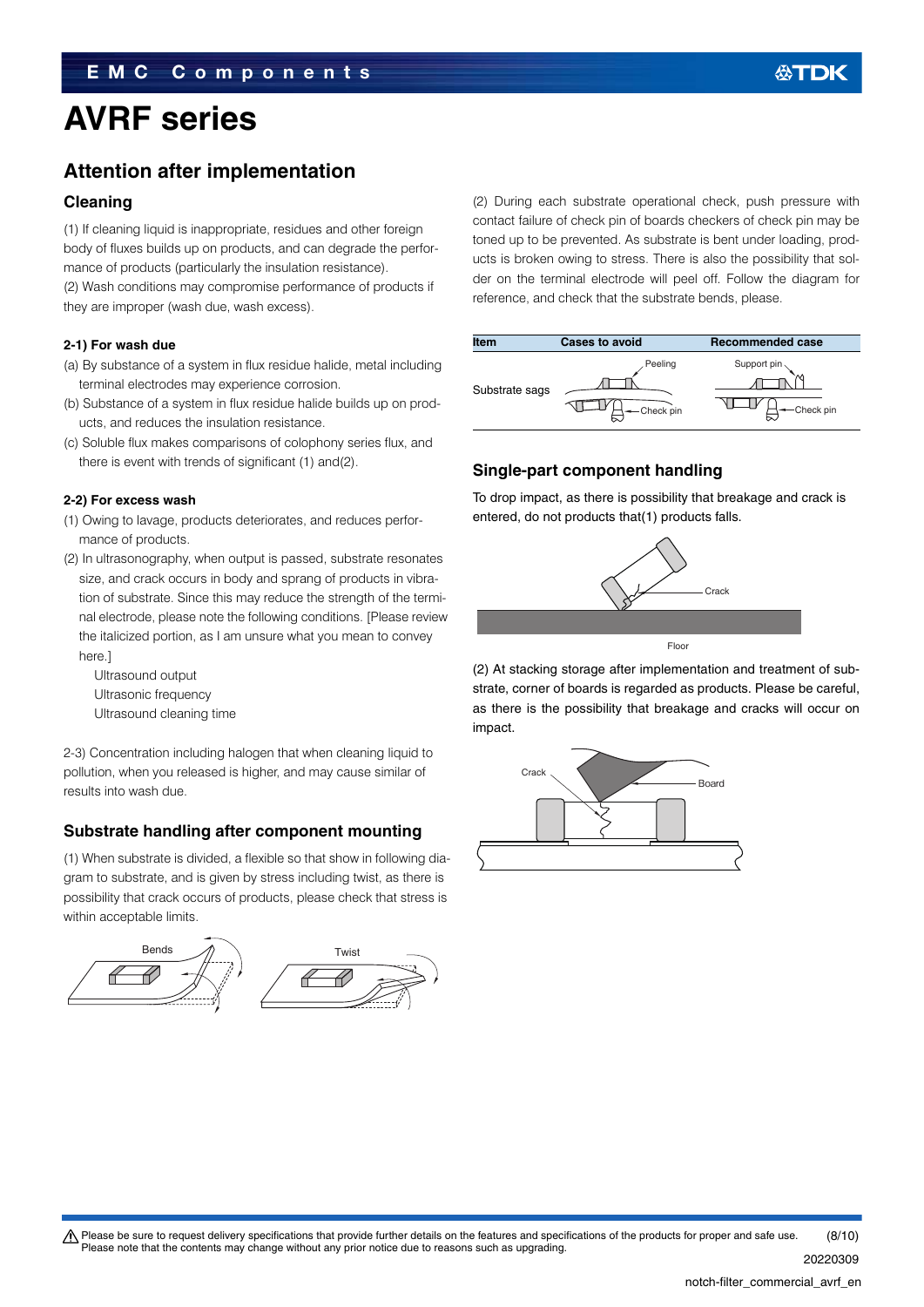# **PACKAGING STYLE**

**REEL DIMENSIONS**



Dimensions in mm

### **TAPE DIMENSIONS**



|                                                                                                |                    |                    |                | Dimensions in mm |  |
|------------------------------------------------------------------------------------------------|--------------------|--------------------|----------------|------------------|--|
| Type                                                                                           | А                  | B                  | P <sub>1</sub> |                  |  |
| 0402                                                                                           | $0.26 \pm 0.04$    | $0.46 \pm 0.04$    | $2.0 \pm 0.05$ | $0.40$ max.      |  |
| 0603                                                                                           | $0.38 \pm 0.05$    | $0.68 + 0.05$      | $2.0 + 0.05$   | $0.45$ $max.$    |  |
| 1005                                                                                           | $0.65 + 0.05/-0.1$ | $1.15 + 0.05/-0.1$ | $2.0 + 0.05$   | $0.65$ max.      |  |
| 1608                                                                                           | $1.1 \pm 0.2$      | $1.9 + 0.2$        | $4.0 + 0.1$    | $1.1$ max.       |  |
| 160 <sub>min.</sub><br>Taping<br>200 <sub>min.</sub><br>$\Theta$<br>Ő<br>$\scriptstyle\bullet$ |                    |                    |                |                  |  |
|                                                                                                |                    |                    |                |                  |  |



Dimensions in mm

## **PACKAGE QUANTITY / INDIVIDUAL WEIGHT**

| <b>Type</b> | Package quantity<br>(pieces/reel) | <b>Individual weight</b><br>(mg) |
|-------------|-----------------------------------|----------------------------------|
| AVRF04      | 20,000                            | 0.1                              |
| AVRF06      | 15.000                            | 0.2                              |
| AVRF10      | 10,000                            | 1.2                              |
| AVRF16      | 4,000                             | 5                                |

Please be sure to request delivery specifications that provide further details on the features and specifications of the products for proper and safe use.<br>Please note that the contents may change without any prior notice d (9/10)